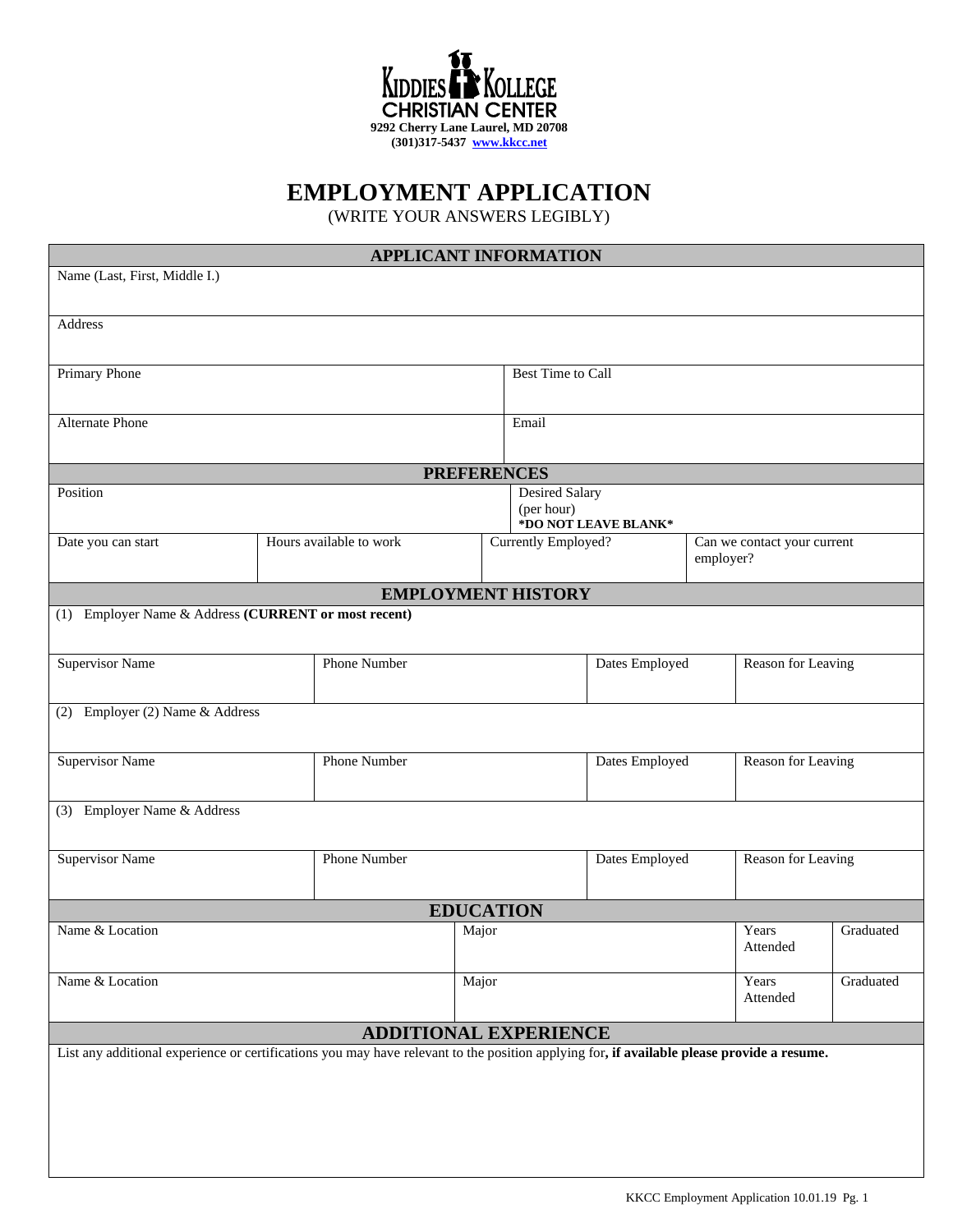

# **EMPLOYMENT APPLICATION**

(WRITE YOUR ANSWERS LEGIBLY)

- 1) Are you at least 18 years old? YES / NO
- 2) If hired, can you submit proof of your legal right to work in the United States? YES / NO
- 3) Have you ever been convicted/pled guilty to, pled no contest to, or admitted to any crime, including but not limited to physical abuse, sex related, or child abuse related offenses)? YES / NO
	- If yes, please provide the date(s) and conviction  $\qquad \qquad$
- 4) Are you able to perform the essential functions of the job for which you're applying for including but not limited to the following, with or without reasonable accommodation?
	- Lifting, carrying children (infants, young children). YES / NO
	- Lifting/moving child furniture/equipment. YES / NO
	- Getting up and down from floor. YES / NO
	- Close interaction with children. YES / NO
	- Food preparation, serving, feeding and holding young infants. YES / NO
	- Desk work, reading & writing. YES / NO
	- Participate and be active in indoor and outdoor activities. YES / NO
	- Facility and classroom maintenance including but not limited to sweeping, mopping, cleaning restrooms, cleaning tables, disinfecting toys and equipment, etc. YES / NO

5) Have you ever been dismissed or asked to resign from a position? YES / NO

If yes, please provide the date(s) and reason

**By signing this document, I certify that I understand the above information. Furthermore, I certify that all information is true and correct and that I have not knowingly withheld any information that might adversely affect my chances of employment with Kiddies Kollege Christian Center.**

**Signature** \_\_\_\_\_\_\_\_\_\_\_\_\_\_\_\_\_\_\_\_\_\_\_\_\_\_\_\_\_\_\_\_\_\_\_\_\_\_\_\_\_\_\_\_\_\_\_\_ **Date \_\_\_\_\_\_\_\_\_\_\_\_\_\_\_\_\_\_\_\_\_\_\_\_\_\_\_\_\_**

#### **Equal Employment Opportunity**

KKCC provides equal opportunity to all employees on the basis of individual qualifications without regard to race, sex, religion, color, age, national origin, marital status, physical or mental disability.

#### **Background Check & Medical Report**

All staff is required to provide a Pre-Employment Medical Report and undergo Background Checks for FBI and State criminal histories in addition to child abuse and neglect clearances. Criminal Background Checks MUST be completed before the first day of employment. Background Checks must be done at an authorized agency only. Meeting educational and experience requirements may qualify a person for a particular position but results of criminal history record checks and child abuse and neglect clearances will determine suitability for employment. The Office of Child Care may prohibit KKCC from hiring an individual based on background check findings.

#### **"At Will" Employment**

Your employment with KKCC is "at will." This means that your employment may be terminated at any time, with or without notice, for any reason, with or without cause. "At will" employment is a two-way street. Nothing in the employee handbook or any other company document should be understood as creating guaranteed or continued employment, termination "for cause", or of any other guaranteed or continued benefits. Only the owner of KKCC (Chad Shumate) has the authority to make promises with regard to guaranteed or continued employment and any such promises are only effective if placed in writing and signed by KKCC's owner.